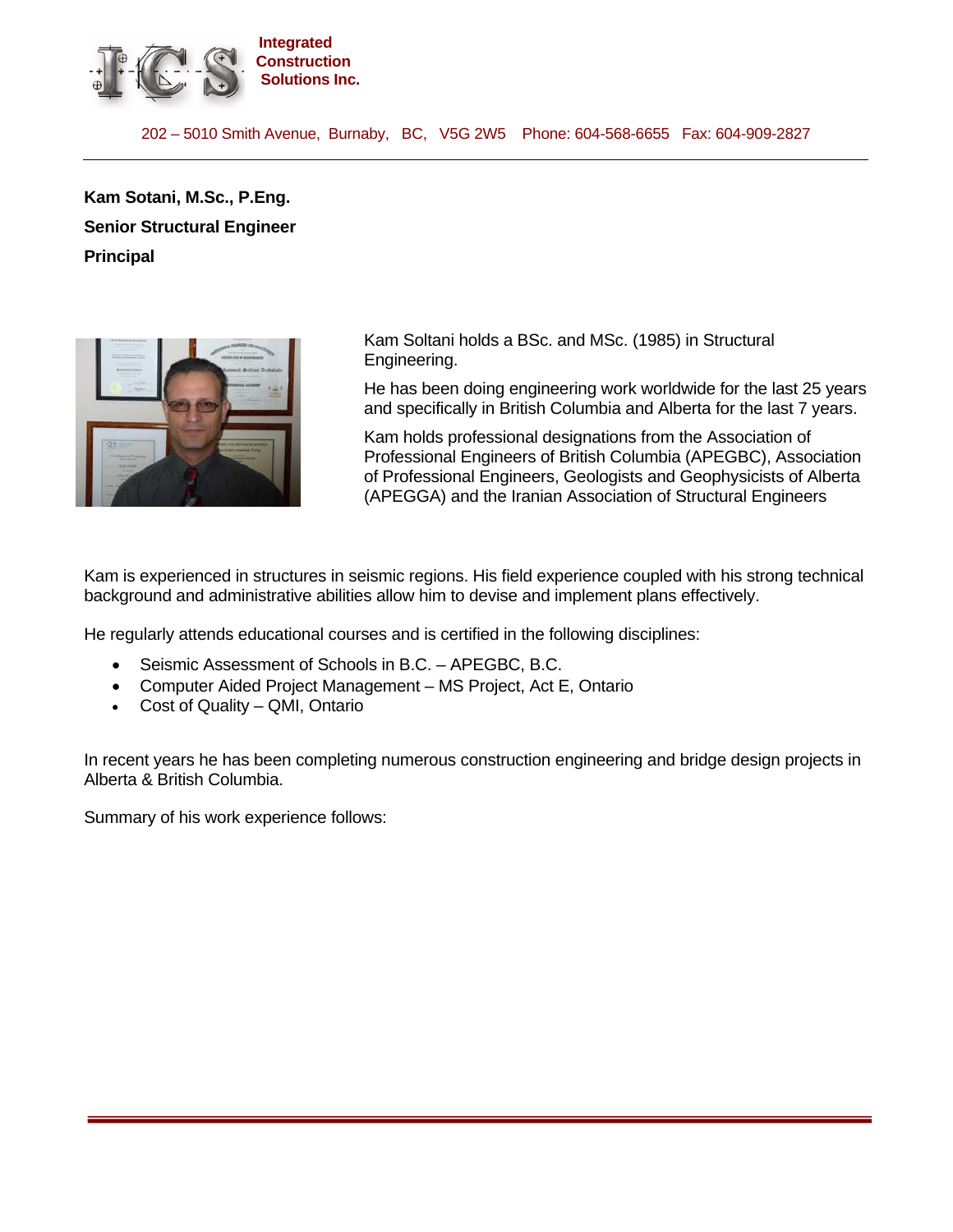# **Allnorth Consultants Limited, 2005-2008**

## **Senior Structural Engineer, Project Manager**

### **1. Single Family Residential Buildings.**

- 667 Sylvan Ave., North Vancouver, BC,
- 105 Oceanview Rd., Lions Bay, BC
- 309, West 27th Street, North Vancouver, BC,

### **2. Building Inspection/Certification/Report.**

- 12 story Delta Hotel in Richmond, Elephant & Castle Pub Inspection/Damage/ Repair Report in Richmond, on Shopping Mall in Houston BC.
- Canfor pulp mill inspection and extensive repair design

### **3. Industrial Building.**

- Canfor platforms,
- Maple Leaf Construction Mechanical Shop in Prince George.
- Soya Bean Silo Foundations, Santiago Cuba

### **4. Bridge Construction Engineering/ Quality Management / Overload Review.**

- Serpentine River,
- Birch Island,
- Greenville Creek,
- Andigwaali Bridge
- Waskahigan (Alberta),
- Bow River (Alberta),
- Little Smoky (Alberta),
- Donjeck (Yukon).
- Duke Energy Chetwynd Pipeline Overpass Construction Engineering.

#### **5. Bridge Structural design/Overload assessment**

- Ladore Dam Maintenance Bridge for heavy Cranes in Nanaimo, BC,
- Bridge overload assessment of SYD Road bridges in BC including Fort Nelson River bridge with more than 400 meters length

Bridge overload assessment for Ministry of Forests and Range, BC

#### **Integrated Construction Solutions Inc**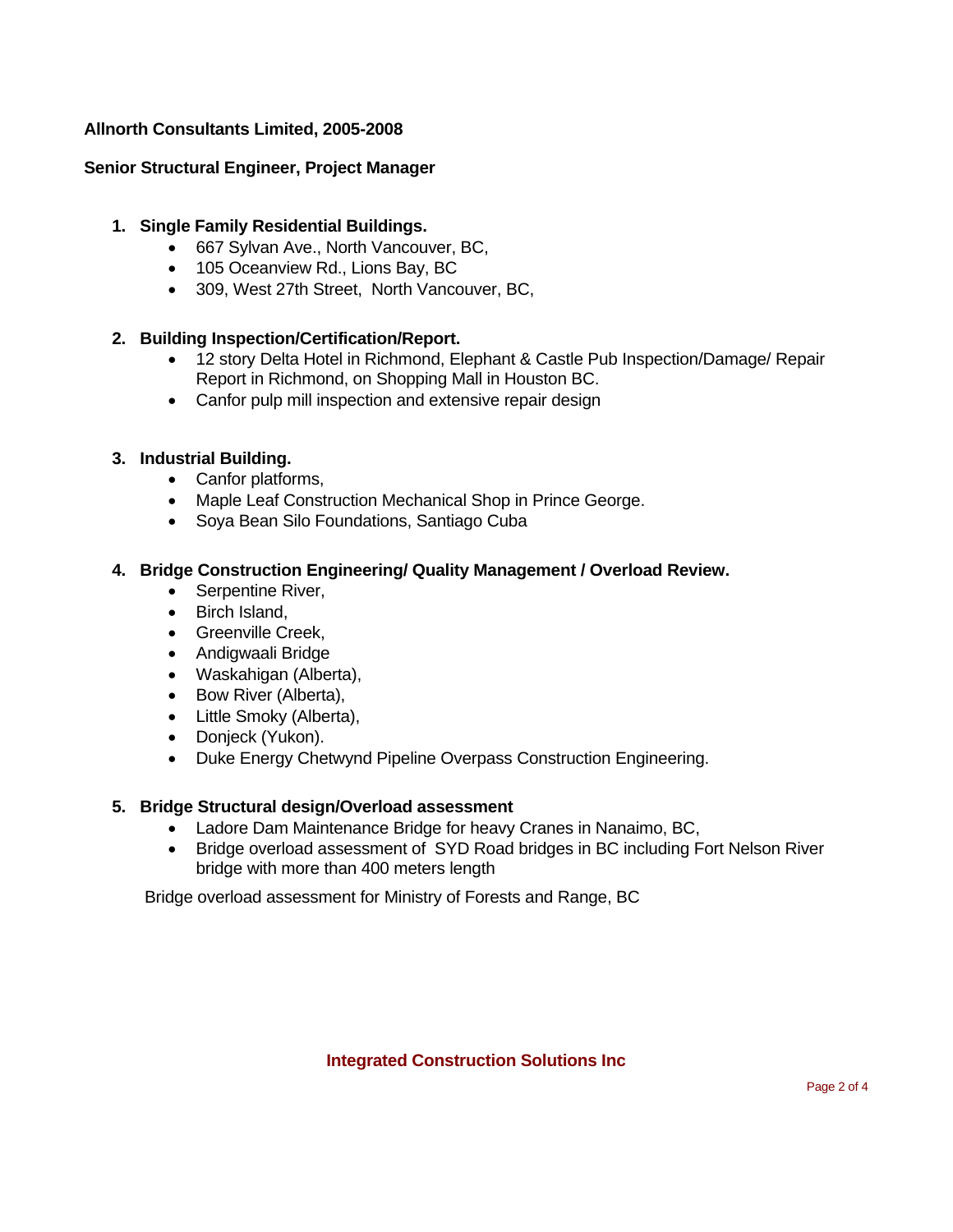# **M. Milligan & Associates Ltd., 2001-2005**

## **Senior Engineer**

**1. Structural Design and complete inspection of Single Family Residential Buildings** 

Structural design and complete inspection of numerous buildings.

**2. Water Reservoir & treatment Building, Saratoga, BC & Waste water treatment reservoirs, Golden, BC** 

Structural design of covered reinforced concrete water tanks single and double cells.

### **3. City Furniture Building, Kamloops.**

Structural design of 2 x 66000 SF, 2 stories 6 meter height each, 33x40 feet span composite building with a wide variety of structural details i.e. 12 meters tall reinforced concrete back wall, anchored to soil.

### **4. Weyerhaeuser Pulp Mill, Kamloops.**

Structural Design of Fertilizer tanks, reinforced concrete containment pools, numerous maintenance platforms, Industrial buildings, cranes, fall protection systems, and complete maintenance and repair of Buildings.

## **5. Trapper's Landing and Wood Haven Buildings, Sun Peaks**

Structural design & inspection. Each project consisting of 13 - four stories residential buildings in Sun Peaks ski resort,

## **6. Sterling Crane Building, Kamloops**

Structural design of steel Industrial & Office building.

#### **7. Petro Canada Convenient Store & Gas Station together with containment systems.**

- Structural design and coordinating of professionals for convenient store and gas stations in Prince George and in Quesnel.
- Structural design and coordinating of professionals for convenient store and gas stations in Prince George and in Prince George.

## **8. Bridge design, Clearwater & Kamloops**

- Structural design of suspended pedestrian bridge, for Ministry of Lands & Parks and
- Structural design Fishtrap Creek bridge for MOT.

**Integrated Construction Solutions Inc**